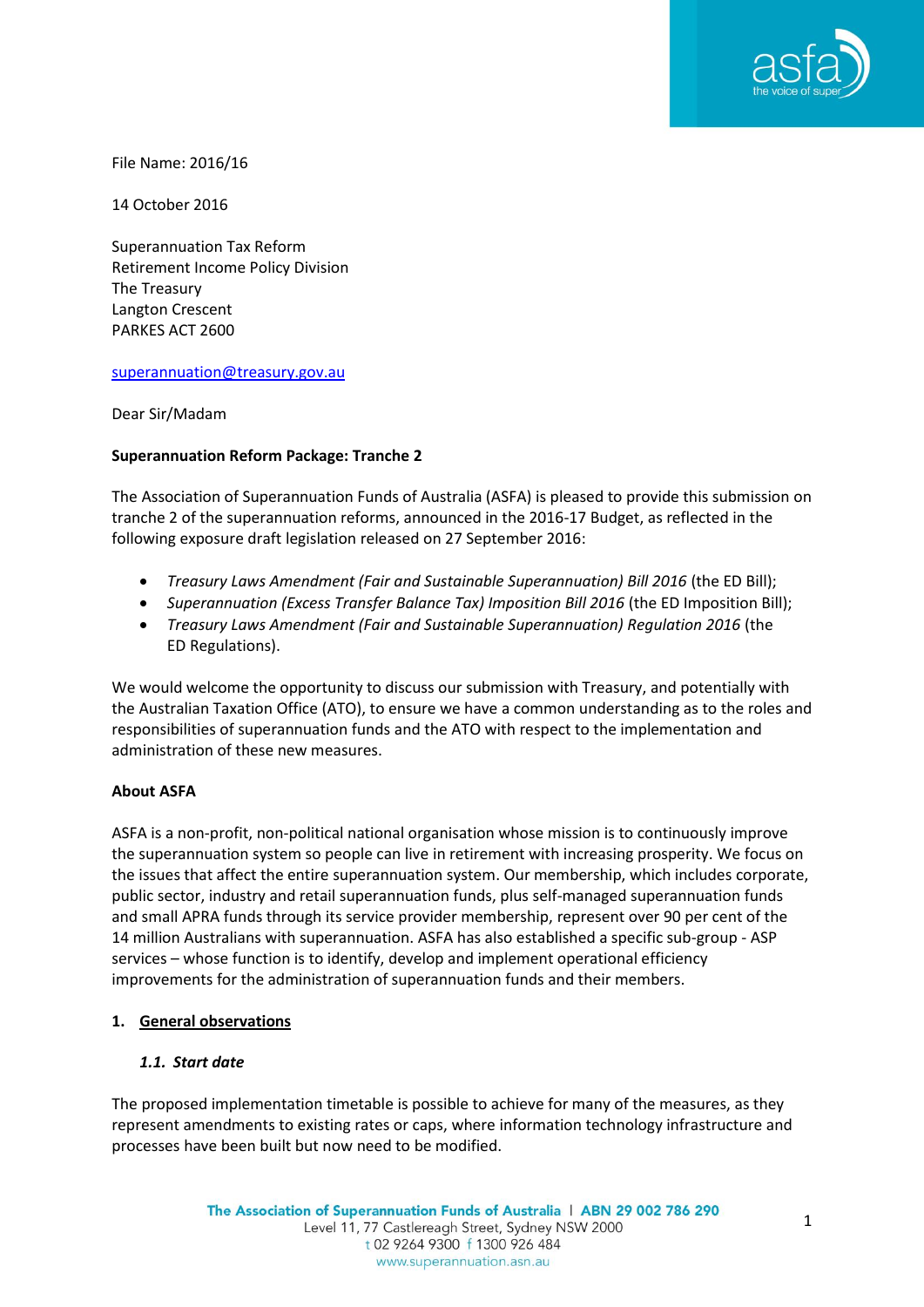There are two measures, however, that are not based on existing settings - the changes to Transition to Retirement Income Streams (TRIS) and the new transfer balance cap – which will pose a considerable challenge to be implemented in time for a 1 July 2017 commencement date.

The superannuation industry needs, as a minimum, a 12-month lead time from the time that legislative requirements have been finalised to settle the administrative design, determine the information technology specifications, and build and test system changes. A shorter period introduces significant risk and imposes additional, unnecessary cost.

There are a number of extensive and complex regulatory reforms scheduled for commencement over the coming 12 months, including changes to SuperStream and fee and cost disclosure. Accordingly, project resourcing capacity is extremely limited and there are finite windows for system releases.

Funds have indicated that there is little likelihood of their being able to meet the commencement date of 1 July 2017 with respect to the changes to TRIS and the transfer balance cap as currently drafted.

With respect to the changes to TRIS, a number of funds have indicated that it will take them up to 18 to 24 months to build the new tax engine that will be required to implement this measure. The alternative - to close their existing products - would take at least nine months to complete.

Implementation of the transfer balance cap is dependent on the development and delivery of ATO mechanisms/services. The ATO and the superannuation industry are developing and building a new service - the Member Information Exchange (MIX) service – that would be ideal to support the implementation of the transfer balance cap. The MiX is not scheduled to be completed until the end of 2017. If the 1 July 2017 commencement date is adhered to this will require the ATO and the superannuation industry to design and build interim solutions, which introduces additional risk and unnecessary cost to the ATO and industry.

## *1.1.1.Need for urgent industry roundtable re TRIS*

Given that funds have indicated that there is little likelihood of their being able to meet the commencement date of 1 July 2017 with respect to the changes to TRIS we recommend that **an industry roundtable be convened as a matter of urgency** to workshop potential solutions. While we appreciate the difficulties associated with deferring revenue measures, this may need to include consideration of **the possibility of deferring the commencement of the TRIS measure until 1 July 2018.**

## *1.1.2.Possible alternatives approaches to TRIS*

Given the considerable difficulties in implementing the proposed measures by 1 July 2017 as drafted, we recommend that consideration be given to **possible alternative approaches** to the TRIS and transfer balance cap measures.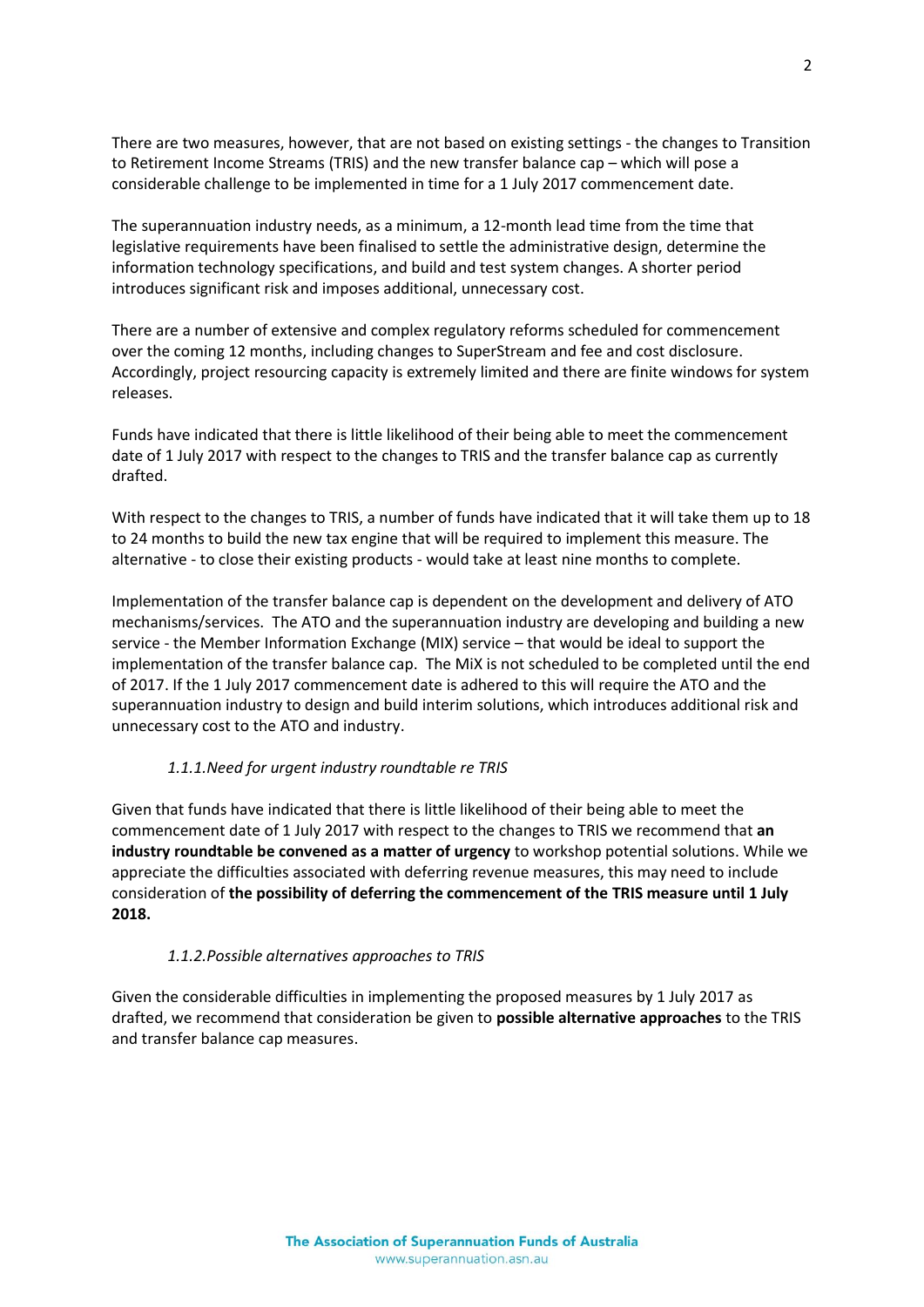## *TRIS measure*

Two possible alternatives approaches to the TRIS that could be considered would be that

- the 15% tax offset for income paid to the member from a TRIS could be reduced for members under 60. **This change is significantly simpler for funds and would dramatically decrease implementation costs**.
- the measure could be applied prospectively, which would enable funds to close their existing TRSs to new members and either not offer a TRIS to members after 1 July 2017 or to offer a new, complying TRIS from a later date, once it has been built.

These are just two possible alternative options but others may be revealed at the industry roundtable.

## *1.1.3.Transfer Balance Cap measure*

Funds are concerned that, if there are reporting delays by funds (especially in circumstances where a member has multiple pension accounts or where a fund has difficulty segregating the assets and calculating the earnings tax) a member will be unfairly penalised through an unintended breach of the new requirements. **Accordingly our recommendation is to provide a transitional period for members and funds by providing a 12 month amnesty on the proposed penalty provisions, including the excess balance transfer tax (on the notional earnings on the excess amount)**. This will allow members and the industry an adequate period during which to transition to the new regime and system development to be completed.

If a roundtable is held with respect to the TRIS measures this could include a discussion as to how the amnesty on penalties may work.

## *1.2. Role of the ATO and a 'whole of industry' roadmap*

The role of the ATO will be critical in the successful implementation of these measures in an effective manner.

The superannuation industry and the ATO already have a large change agenda scheduled for the coming 12 months as part of the ongoing SuperStream program as well as the introduction of Single Touch Payroll (STP). Implementation of this measures will be affected by, and affect, the scheduled SuperStream and STP changes.

Previously the ATO has developed a roadmap with respect to SuperStream implementation, which has proven to be a valuable resource. It would be useful if the ATO were to develop a roadmap with respect to these measures as well. Given the degree of interaction between these measures and SuperStream it would be valuable to overlay the measures roadmap with the SuperStream one, to assist in identifying dependencies on the critical path.

## *1.3. Defined benefit funds*

Defined benefit funds have a number of specific implementation issues that will need to be addressed. We would strongly support the establishment of a defined benefit working group as a matter of urgency to progress these issues and would welcome the opportunity to work with Treasury and the ATO to help resolve them.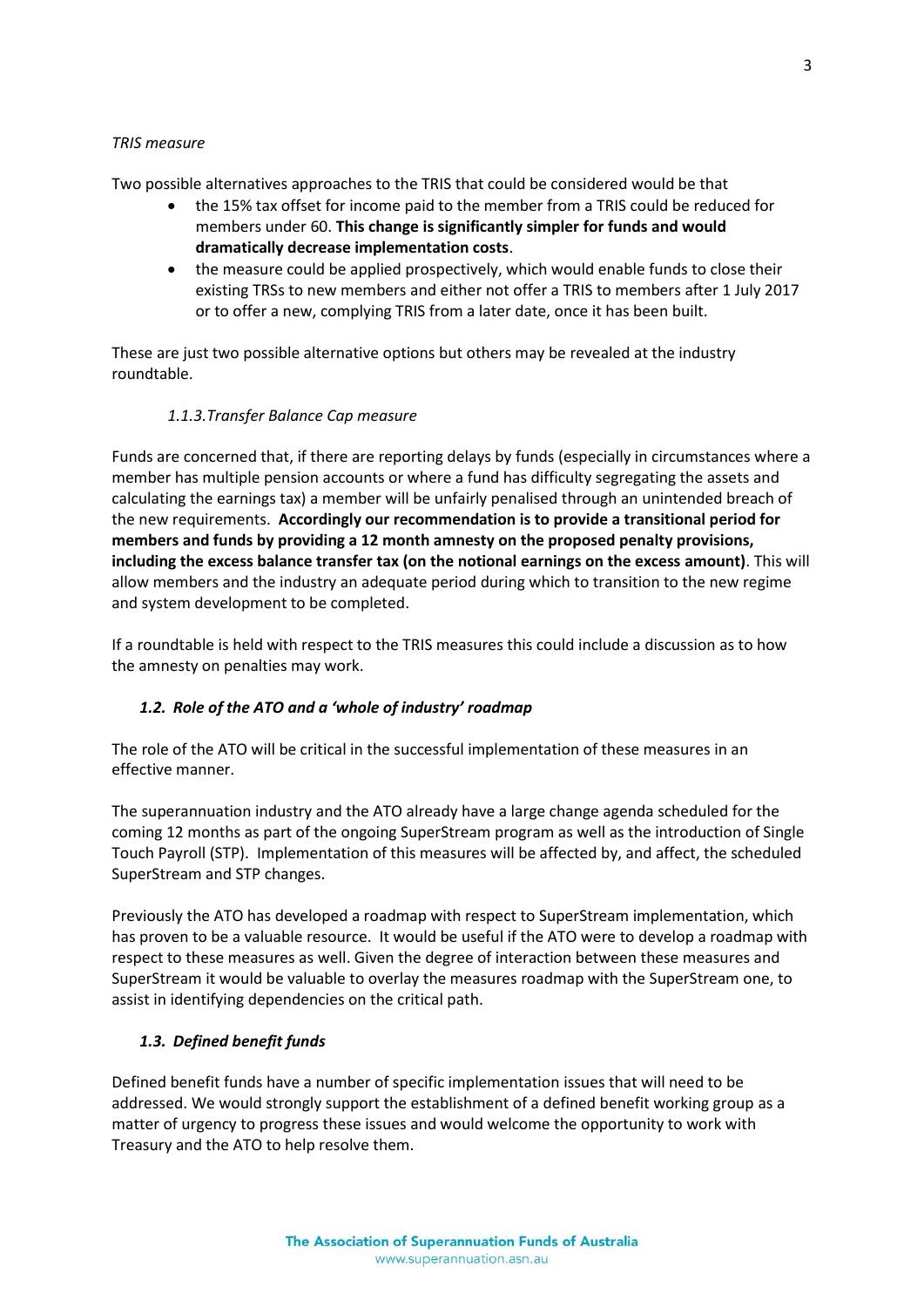## **2. Specific measures**

# **2.1. Transfer Balance Cap** *Treasury Laws Amendment (Fair and Sustainable Superannuation) Bill 2016 – Schedule 1*

As stated above, funds are questioning whether a 1 July 2017 start date is possible. In particular, the ATO would need to issue the supporting specifications for the data reporting standards, which would then need to be built and tested by superannuation funds.

## *2.1.1.Proposed commutation authorities*

Funds have identified the following concerns with the proposed commutation authority:

- *30-day timeframe:* Given funds will be required to make contact with and consult the member to seek their instructions*,* the proposed 30 day timeframe for trustees to comply with a 'commutation authority' from the ATO may not be sufficient. Accordingly, a timeframe of 60 days would be a more appropriate time period to consult with the member and, if the member has proven to be uncontactable, for the fund to determine what would be in the best interests of the member.
- *Inability to commute:* There may be circumstances where a fund could be prevented from being able either to partially or fully commute the excess transfer balance at the time of receiving the authority. By way of example, during the global financial crisis there were underlying managed funds that imposed a freeze on redemption requests (but would still pay income). In addition, a fund may be invested in term deposits and other securities that, if redeemed before maturity, may incur significant additional costs. It would not be in the best interests of members if such an investment had to be partially redeemed in order to comply with a commutation authority in respect of a particular member. Accordingly, we recommend that the ED Bill should recognise circumstances where commutation may be impossible or not in the best interests of members, beyond the control of the member and/or the superannuation income stream provider.
- *Income & realised gains:* The ED Bill as currently drafted deems the income stream to not be in the retirement phase from the beginning of the financial year, irrespective of when it was that the commutation authority was not complied with. This is inconsistent with the tax treatment of the excess transfer balance, where notional earnings only begin accruing from the day the member has exceeded their transfer balance cap. A daily split or allocation is considered to produce the most equitable outcome as a member may not have been, or remain, in the same investment option for the whole income year. In many funds members own units in an investment option. Typically, the unit price will fluctuate reflecting both income and capital growth/loss. The split between realised and unrealised income and gains ordinarily is not determined or made available on a daily basis in relation to pension tax-exempt investment options. Accordingly, we recommend that under this proposed measure only income and realised gains should be subject to tax.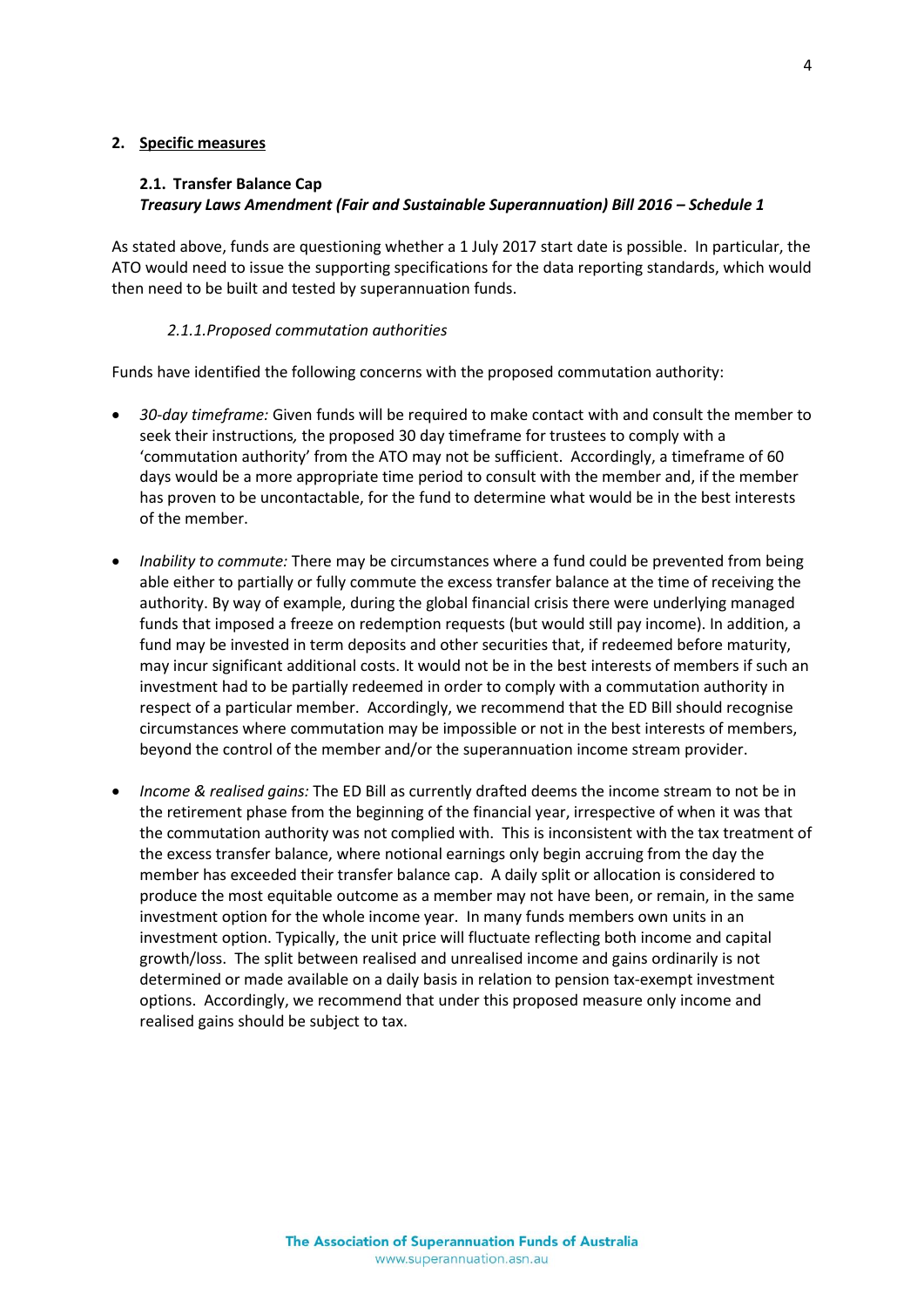- *Excess commutation:* Currently under the ED Bill as drafted those who breach the cap by less than \$100,000 will have 60 days to commute the excess to avoid a 15% tax on notional earnings on the excess. Funds are concerned that, if there are reporting delays by funds, a member will be unfairly penalised through an unintended breach of the new requirements. Accordingly, as per above, our recommendation is to provide a transitional period for members and funds by providing a 12 month amnesty on the proposed penalty provisions, to allow members and the industry an adequate period of time to transition to the new regime.
- *Minimum pension requirements*: Members have sought confirmation that partial commutations that are cashed out will be counted towards the minimum pension requirements of accountbased pensions.

# *2.1.2.Defined benefit funds 2.1.2.1. Valuing all DB pensions at 16 times the annual payment amount*

Valuing all pensions at 16 times the annual payment amount is simply inequitable for those in receipt of a pension at 30 June 2017 who are at an advanced age. By way of example, a member in receipt of a pension may be 80 years of age - life expectancy tables would value the pension at approximately 7 times – valuing the pension at 16 times the annual pension amount is grossly inequitable. This is inconsistent with how an account-based pension will be valued. By way of contrast, a member may have started an account-based pension of \$1.6 million ten years ago. The value of the account would have diminished significantly during that period, with only this diminished value counting towards the cap as at 30 June 2017 (as opposed to the full value of the account based pension when it commenced 10 years previously). Valuing at 16 times the annual payment amount is manifestly inequitable between members of different ages - the value of a pension at, say, age 55 is significantly more than a pension at age 65 or 70.

In trying to achieve simplicity this has produced an inequitable outcome. One possibility may be to value the pension utilising the same method as is used in the tax component proportioning rules. Alternatively, a specific sliding scale of different valuation factors could be determined with respect to different ages.

# *2.1.2.2. How are DB pensions that commence before age 60 to be treated?*

It is unclear how defined benefit pensions that commence before age 60 are to be treated. The provision in the ED Bill that are with respect to the alternative treatment of defined benefit pensions simply refer to sections in the tax act with respect pensions where the recipient (or primary beneficiary with reversionary pensions) is over the age of 60. A pension of the same value commencing before age 60 would be valued higher than one commencing at age 60 but it appears as though there is no effect on these pensions and they are able to remain in the retirement phase, with the benefit tax remaining the same as it is now (marginal rates less 15% tax offset).

# *2.1.2.3. Payment summaries and withholding tax*

For defined benefit income streams there will be new requirements to

- issue payment summaries to all recipients who have reached the age of 60; and
- withhold tax on income stream benefits that are over \$100,000 per annum.

These are significant changes. In particular, it will prove difficult to implement new withholding arrangements by 1 July 2017.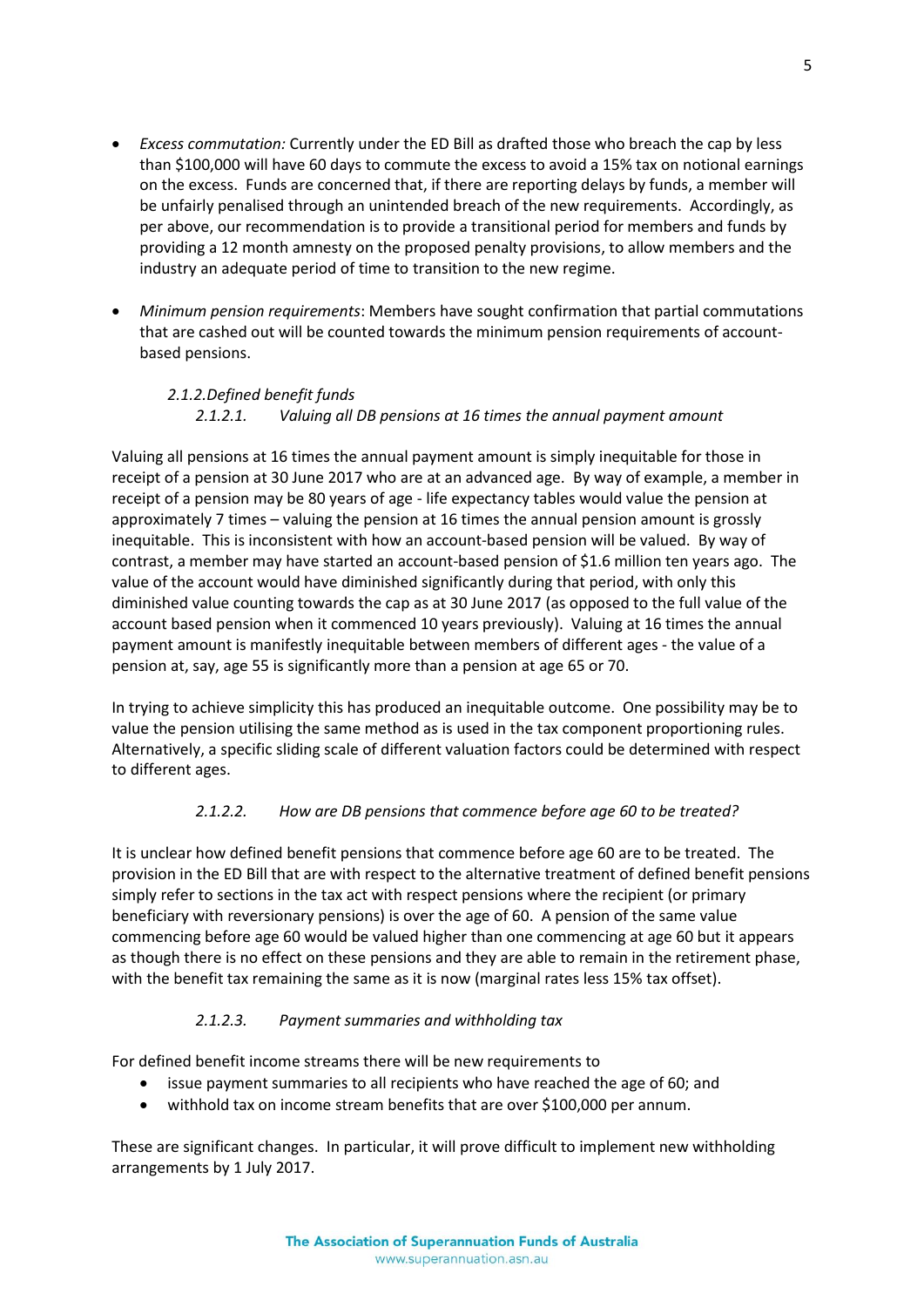## *2.1.3.Other issues with the transfer balance cap*

In ASFA's view indexation should be linked to AWOTE as opposed to CPI, in line with like all other superannuation thresholds.

Finally we note that, in circumstances such as the diminution in the value of members' remaining pension assets as a result of a significant market downturn (such as the global financial crisis) there may be a need to consider a temporary amendment of the legislation to allow 'top-up' contributions to be made.

## **2.2. CGT Cost base relief for TRIS & Transfer Balance Cap**

*Treasury Laws Amendment (Fair and Sustainable Superannuation) Bill 2016 – Schedule 1, Part 3*

ASFA supports the reset of the Capital Gains Tax (CGT) cost basis, as this will serve to ensure that there is no detrimental market effect on members who will need to have part of their account balance switched to cash prior to it being transferred back to accumulation.

Funds have indicated, however, that there will be difficulties with the relief expiring after a period of 10 years, as the majority of funds have not retained records of the historical cost base of the asserts supporting an income stream.

## **2.3. Concessional superannuation contributions**

*Treasury Laws Amendment (Fair and Sustainable Superannuation) Bill 2016 – Schedule 2*

As a matter of policy, we believe this is too low, especially with respect to those who are approaching retirement. These members should be able to contribute at a higher rate.

Our funds have not identified any issues with implementation, however, we note that it is likely to lead to an increase in the volume of cap breaches and, accordingly, excess concessional contributions release authorities. As this largely is a manual process this will serve to increase the administrative costs for superannuation funds.

## **2.4. Division 293 tax**

*Treasury Laws Amendment (Fair and Sustainable Superannuation) Bill 2016 - Schedule 2*

ASFA supports the proposed implementation mechanism.

## **2.5. Catch-up concessional contributions**

*Treasury Laws Amendment (Fair and Sustainable Superannuation) Bill 2016 - Schedule 6*

ASFA strongly supports the underlying policy intent of this measure.

There will be complexity in determining the value of defined benefit interests for the purposes of the \$500,000 balance, which may cause the trustee of such funds to incur substantial additional costs.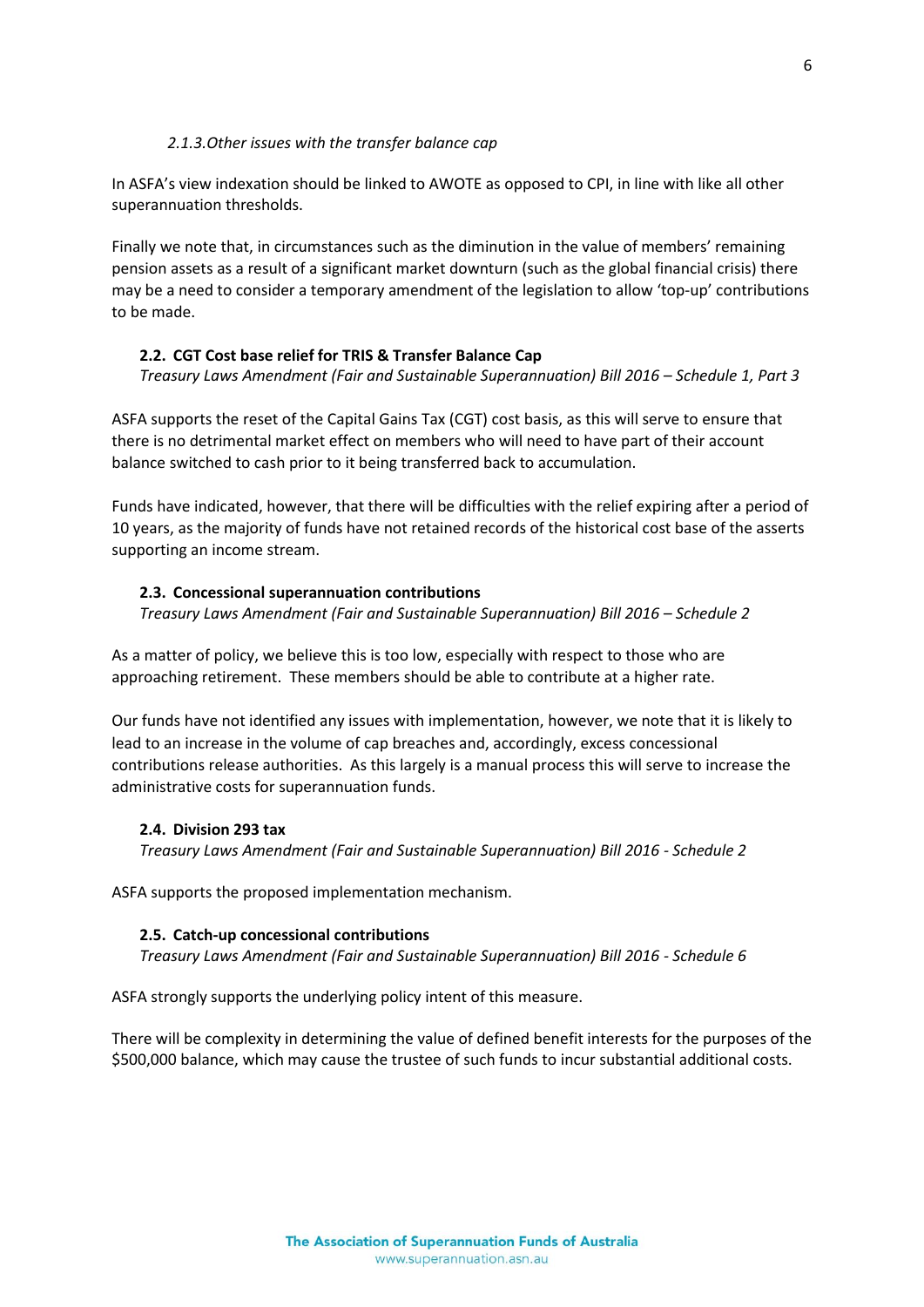# **2.6. Tax exemption extended to earnings of DLAs and group self-annuitisation products**

*Treasury Laws Amendment (Fair and Sustainable Superannuation) Bill 2016 - Schedule 8*

The opening paragraphs of Chapter 8 of the Explanatory Memorandum explains that the aim of this reform is to remove tax barriers to the development of innovative income stream products, by extending the earnings tax exemption to 'new lifetime products such as deferred annuities and group self annuities. ASFA is supportive of the removal of tax barriers to the development of innovative income stream products, in particular the extension of the earnings tax exemption to new lifetime products such as deferred products and group self-annuities.

Having said that, our funds believe that the amendments could go further to promote the development of income stream products, in that the proposed legislation may serve to unduly restrict the availability of income stream products.

Firstly, with respect to the definition of group self annuity products, paragraph 307-380 of the ED Bill does not appear to be sufficiently expansive to meet this stated aim.

In particular, this paragraph defines a superannuation income stream as being in the retirement phase if it is a deferred superannuation income stream. This appears effectively to render group self-annuities to be a sub-set of deferred superannuation income streams, which could prove to be limiting. We note that 'deferred superannuation income stream' is yet to be defined in the regulations.

Accordingly, there is a need to clarify the position and definition of group self annuities products.

Secondly, our funds have raised a concern with the definition of an annuity in the context of a disaggregated product. It appears as though the proposed amendments to section 320 - 246 in the ED Bill do not have the effect of providing an exemption - at the level of a life insurance company - in respect of disaggregated annuity products. These are products where the investment pooling component resides with a superannuation fund, while the longevity pooling components is with a life insurance company.

If this remains in place the investment earnings in respect of assets backing these products in the life company would not be tax exempt. This would cause the funding of such a product to become more expensive and therefore less attractive to members, thereby rendering the provision of such income stream products potentially unfeasible.

Finally, there is an issue with respect to the deferral period prior to the satisfaction of a condition of release.

We envisage that both annuity and deferred annuity products will be purchased prior to retirement age. It appears as though the proposed amendments as set out in the ED Bill would operate to treat a product as not being a complying superannuation liability at the life insurance company level until such time as one of the conditions of release with a nil cashing restrictions is met.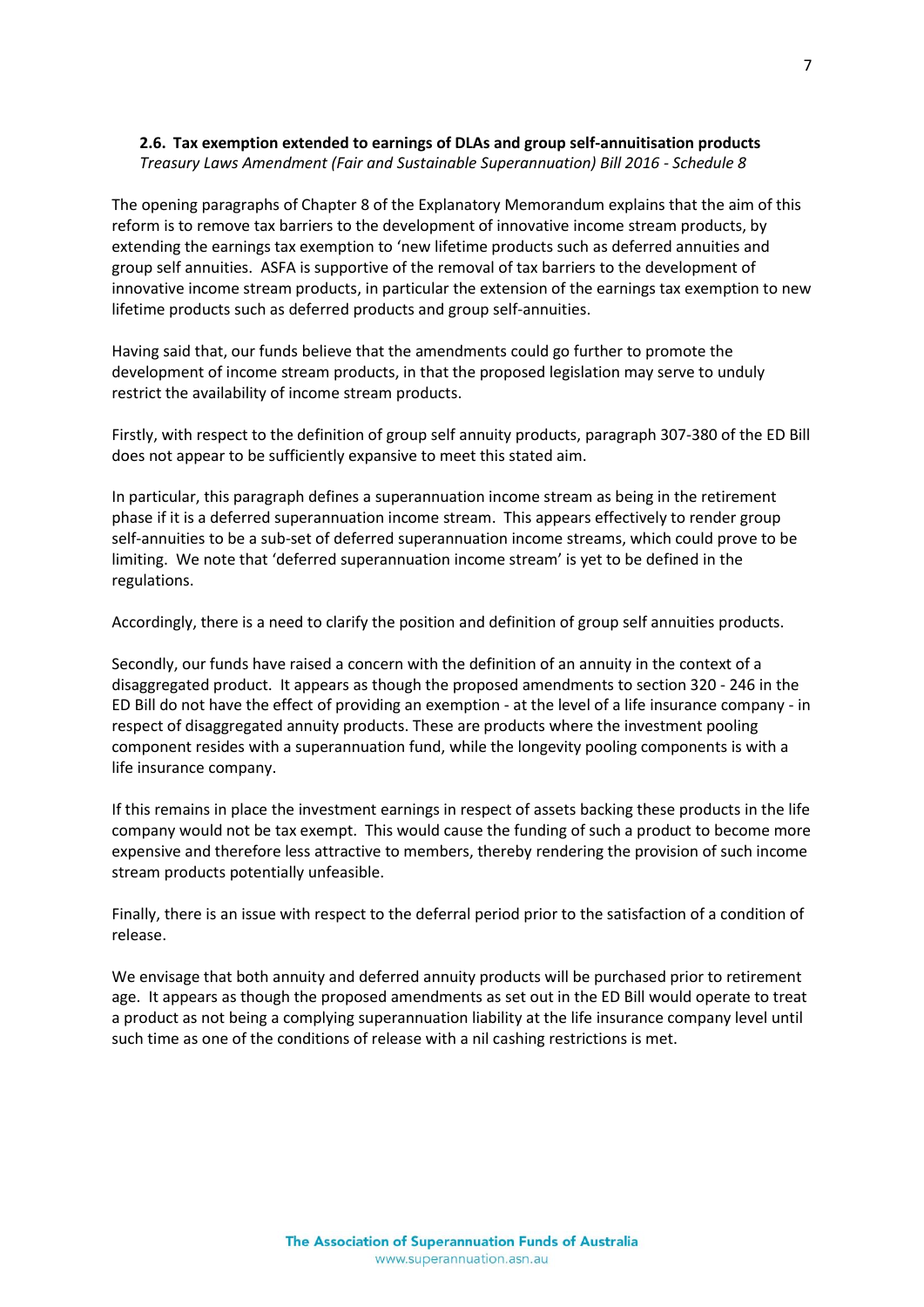As per above, the inability of the life insurance company to treat deferred income stream products as a complying superannuation liability would make the funding of such products more expensive for the life insurance company, and therefore will act as a disincentive for members to start contributing towards deferred annuity products prior to their retirement age. This may hinder life insurers and superannuation funds in trying to develop effective income stream products and may render the provision of such products potentially unviable.

# **2.7. Removal of tax exemption on earnings of Transition to Retirement Income Streams** *Treasury Laws Amendment (Fair and Sustainable Superannuation) Bill 2016 - Schedule 8*

Some funds have expressed considerable concern about their ability to implement the proposed measure by 1 July 2017 and the cost and risk involved.

This measure presents a fundamental shift in the way in which pension products have been built and currently operate. In particular, current registry systems, fund accounting and tax return processes have not been developed to manage an earnings tax on an individual's pension assets.

Accordingly, funds have indicated to us that they believe it will take them between 18 and 24 months to build a tax engine to be able to administer this. Alternatively, it will take funds nine months to close existing accounts.

From an administrative perspective, this one will be complex and time consuming to implement. Funds will have to segregate their TRIS members from other members receiving income streams and this will necessitate significant system changes. Funds will need to restructure their TRIS arrangements with respect to their underlying assets and rebuild their tax engine.

Superannuation funds and other entities will need to

- make considerable investment in changes to IT systems; processes and procedures, disclosure material and training to reflect the proposed changes;
- update web based calculators, and if used, retirement income projections on statements; and
- provide more financial advice and information to members.

Funds would be required to build systems to track earnings in the fund against each member and to tax each investment option at 15%:

- TRIS members frequently have more than one investment option so funds would need to aggregate total earnings across investment options;
- given the number of affected products and investment options this is a complex, complicated operational build for funds;

For many funds tax is attributed into the unit price and there is segregation of accumulation and pension members. In order to apply the earnings tax to TRIS members, funds will be required to create a new subset of TRIS members and new, standalone, TRIS investment options. Along with the considerable project and operational expenses required, the categorisation of new products and members presents a number of operational risks that will need to be managed. Given the complexity of this change, we expect this process could take up to 18 months to undertake.

This will also lead to increased custodial costs as a whole new suite of investment options will need to be created due to the differing tax treatment.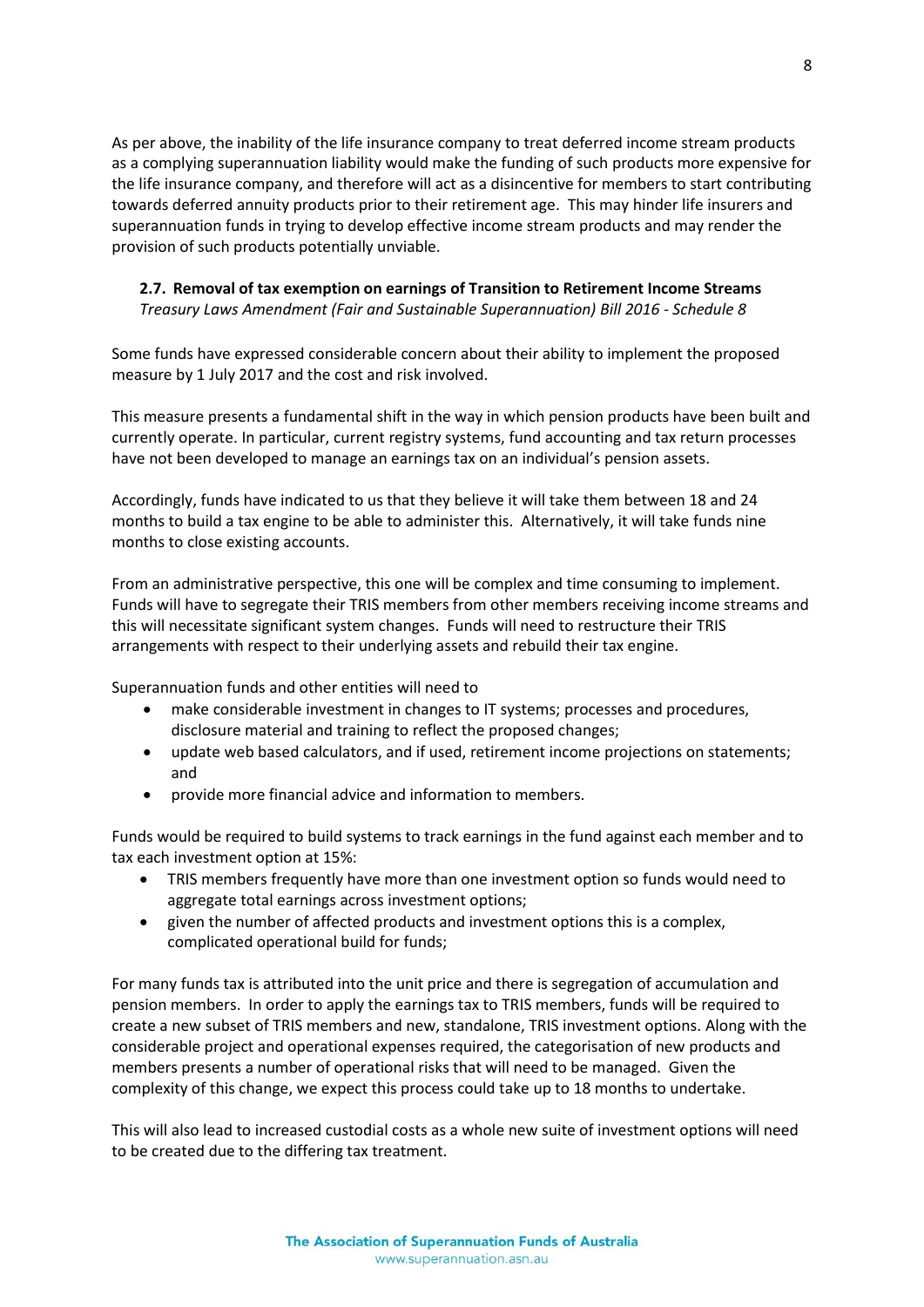Further, the implementation of the CGT cost base relief will necessitate the determination and retention of market values of affected assets.

There will also need to be changes made to ATO reporting. Currently TRIS member are reported as pension members but, as their account balance will not count towards the transfer balance cap, this will need to be changed in future reporting.

## *Excessive costs*

One large fund has estimated that this measure alone will account for approximately two-thirds of their total compliance costs for the entire package.

Another large fund has indicated that its high level costing are that this measure, as currently drafted, will cost between three and five million dollars to implement.

Another large fund has indicated that, should the draft TRIS changes be legislated, a conservative estimate of their implementation costs is a minimum of \$2 million. From an overall fund perspective, the cost of implementing the TRIS reforms is disproportionate to the number of members who have a TRIS in place.

## *Alternative approaches*

As outlined above, we recommend that consideration be given to adopting an alternative approach to the TRIS measure.

## *Conditions of release*

The TRIS reforms, especially if they result in the closure of TRIS products, may be likely to cause members to access funds from other sources or increase debt, such as through extending their mortgages. Consideration should be given to create e new condition of release to allow members who have reached their preservation age to withdraw an amount from their accumulation account.

## **2.8. Anti-detriment provisions** *Treasury Laws Amendment (Fair and Sustainable Superannuation) Bill 2016 - Schedule 2*

ASFA supports the proposed implementation mechanism.

A number of defined benefits have the anti-detriment provisions coded into their benefit design within their information technology systems. As a result, for these funds the effort to remove the effect of the anti-detriment provisions will be substantial and will take time and incur considerable implementation costs.

One issue may be the retention of equitable treatment between members of public sector and private sector funds. One possibility to redress this may be to increase the taxation on death benefits paid out of public sector funds.